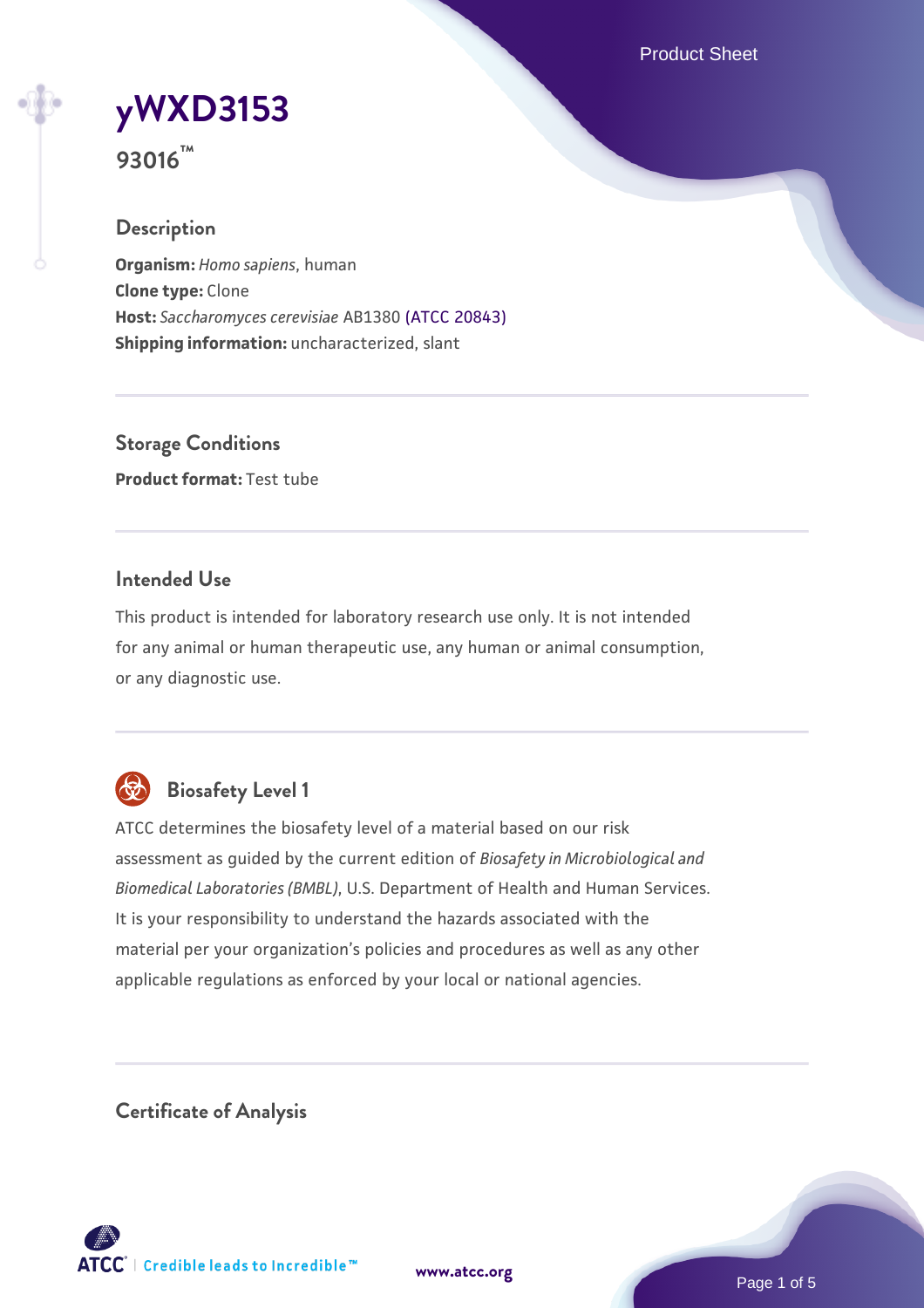## **[yWXD3153](https://www.atcc.org/products/93016)** Product Sheet **93016**

For batch-specific test results, refer to the applicable certificate of analysis that can be found at www.atcc.org.

## **Insert Information**

**Type of DNA:** genomic **Genome:** Homo sapiens **Chromosome:** X X pter-q27.3 **Gene name:** DNA Segment, single copy **Gene product:** DNA Segment, single copy [DXS2804] **Gene symbol:** DXS2804 **Contains complete coding sequence:** Unknown **Insert end:** EcoRI

## **Vector Information**

**Construct size (kb):** 320.0 **Intact vector size:** 11.454 **Vector name:** pYAC4 **Type of vector:** YAC **Host range:** *Saccharomyces cerevisiae*; *Escherichia coli* **Vector information:** other: telomere, 3548-4235 other: telomere, 6012-6699 Cross references: DNA Seq. Acc.: U01086 **Cloning sites:** EcoRI **Markers:** SUP4; HIS3; ampR; URA3; TRP1 **Replicon:** pMB1, 7186-7186; ARS1, 9632-10376

# **Growth Conditions**

**Medium:** 



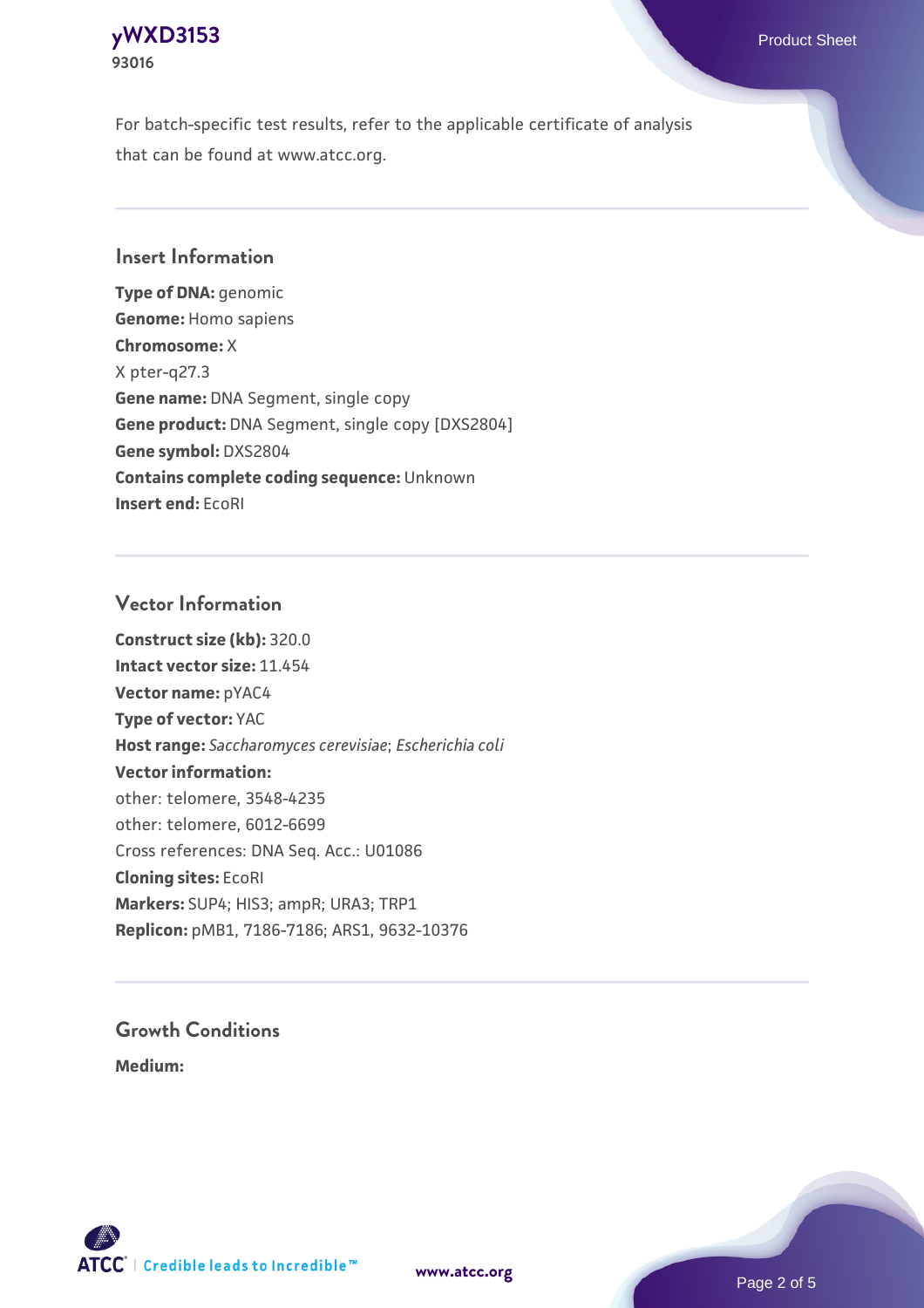#### **[yWXD3153](https://www.atcc.org/products/93016)** Product Sheet **93016**

[ATCC Medium 1245: YEPD](https://www.atcc.org/-/media/product-assets/documents/microbial-media-formulations/1/2/4/5/atcc-medium-1245.pdf?rev=705ca55d1b6f490a808a965d5c072196) **Temperature:** 30°C

#### **Notes**

More information may be available from ATCC (http://www.atcc.org or 703- 365-2620).

## **Material Citation**

If use of this material results in a scientific publication, please cite the material in the following manner: yWXD3153 (ATCC 93016)

## **References**

References and other information relating to this material are available at www.atcc.org.

## **Warranty**

The product is provided 'AS IS' and the viability of ATCC® products is warranted for 30 days from the date of shipment, provided that the customer has stored and handled the product according to the information included on the product information sheet, website, and Certificate of Analysis. For living cultures, ATCC lists the media formulation and reagents that have been found to be effective for the product. While other unspecified media and reagents may also produce satisfactory results, a change in the ATCC and/or depositor-recommended protocols may affect the recovery, growth, and/or function of the product. If an alternative medium formulation or reagent is used, the ATCC warranty for viability is no longer



**[www.atcc.org](http://www.atcc.org)**

Page 3 of 5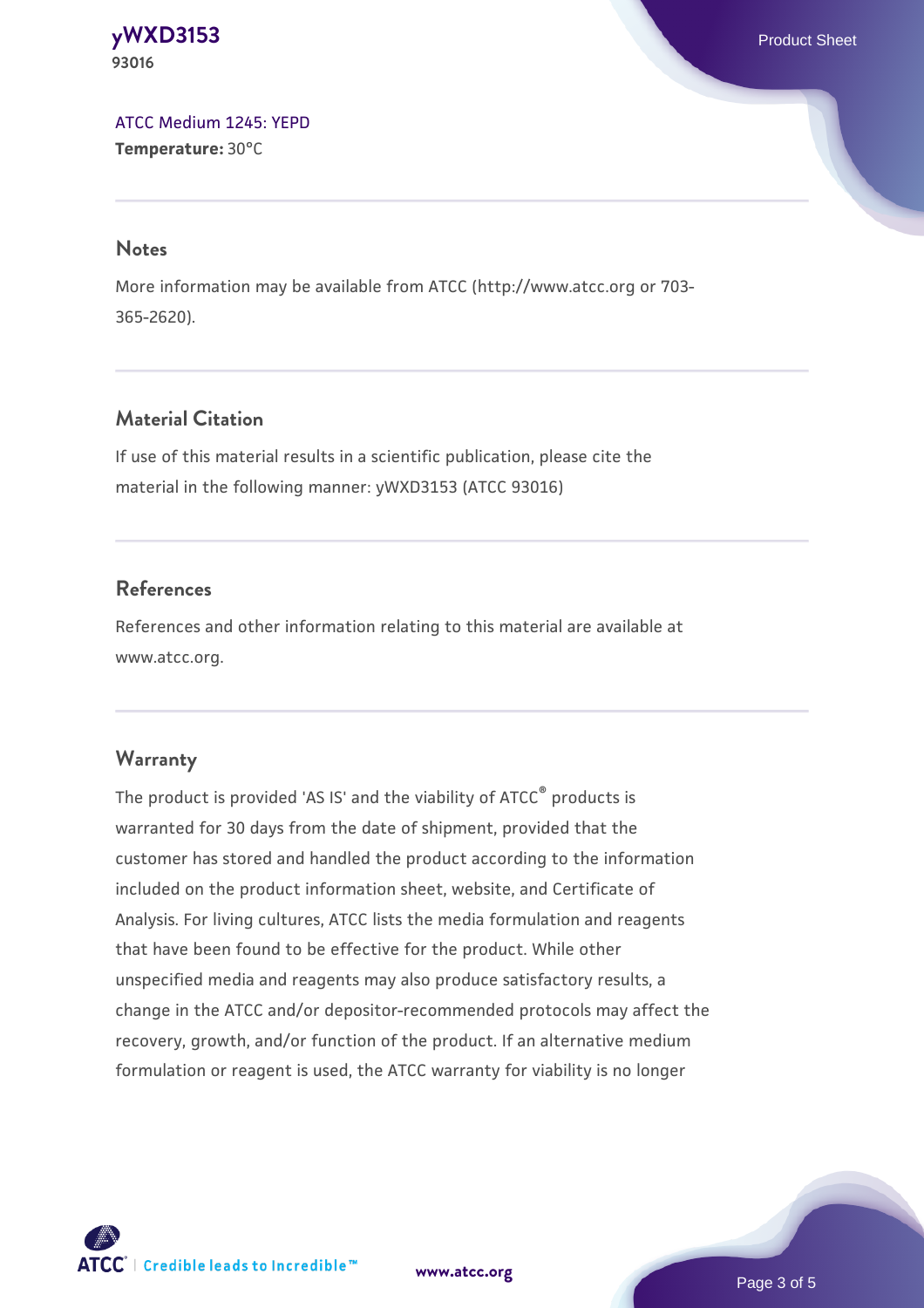**[yWXD3153](https://www.atcc.org/products/93016)** Product Sheet **93016**

valid. Except as expressly set forth herein, no other warranties of any kind are provided, express or implied, including, but not limited to, any implied warranties of merchantability, fitness for a particular purpose, manufacture according to cGMP standards, typicality, safety, accuracy, and/or noninfringement.

#### **Disclaimers**

This product is intended for laboratory research use only. It is not intended for any animal or human therapeutic use, any human or animal consumption, or any diagnostic use. Any proposed commercial use is prohibited without a license from ATCC.

While ATCC uses reasonable efforts to include accurate and up-to-date information on this product sheet, ATCC makes no warranties or representations as to its accuracy. Citations from scientific literature and patents are provided for informational purposes only. ATCC does not warrant that such information has been confirmed to be accurate or complete and the customer bears the sole responsibility of confirming the accuracy and completeness of any such information.

This product is sent on the condition that the customer is responsible for and assumes all risk and responsibility in connection with the receipt, handling, storage, disposal, and use of the ATCC product including without limitation taking all appropriate safety and handling precautions to minimize health or environmental risk. As a condition of receiving the material, the customer agrees that any activity undertaken with the ATCC product and any progeny or modifications will be conducted in compliance with all applicable laws, regulations, and guidelines. This product is provided 'AS IS' with no representations or warranties whatsoever except as expressly set forth herein and in no event shall ATCC, its parents, subsidiaries, directors, officers, agents, employees, assigns, successors, and affiliates be liable for indirect, special, incidental, or consequential damages of any kind in connection with or arising out of the customer's use of the product. While reasonable effort is made to ensure authenticity and reliability of materials on deposit, ATCC is not liable for damages arising from the misidentification or



**[www.atcc.org](http://www.atcc.org)**

Page 4 of 5